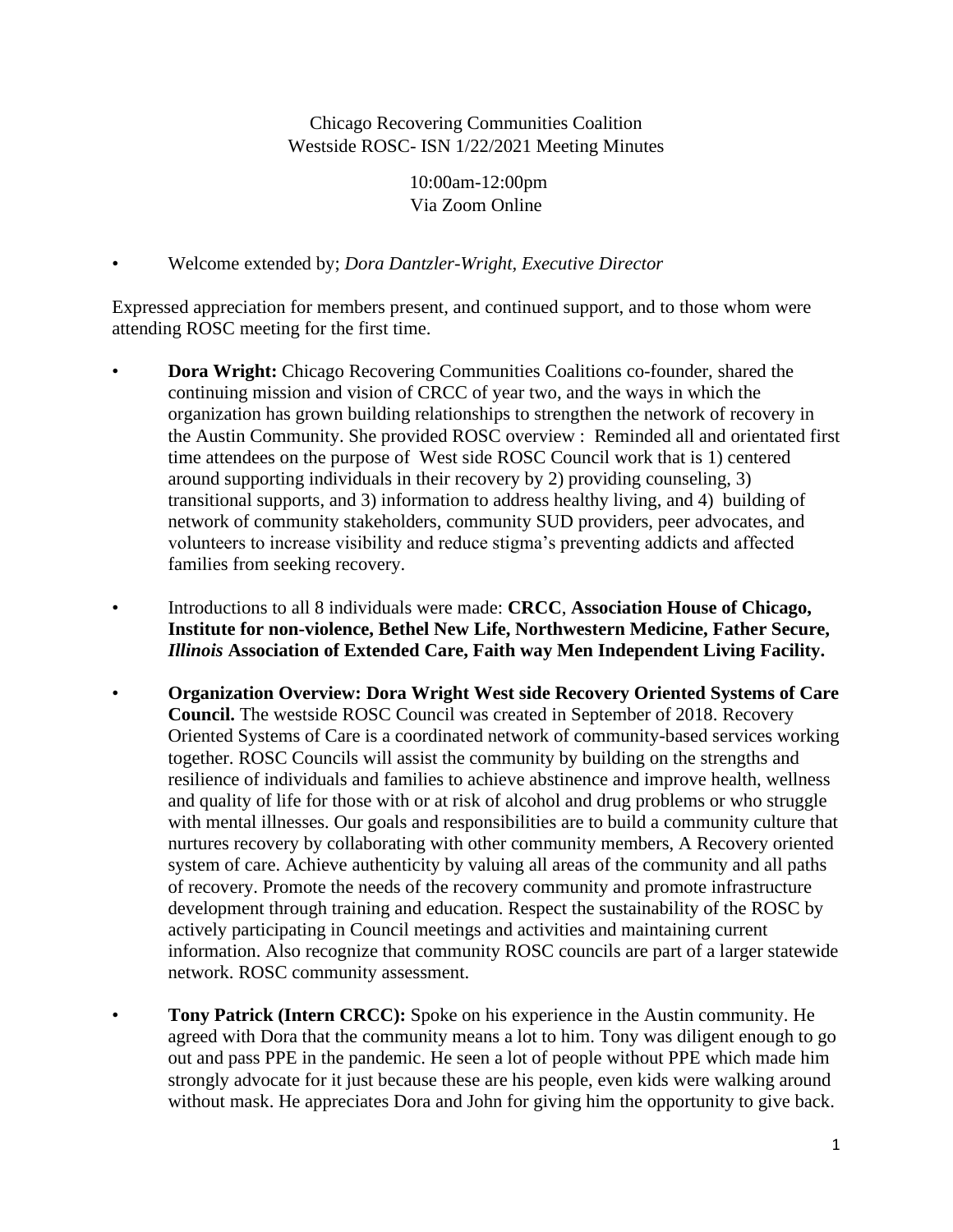He mentioned one of the many places he went to with John and seen a lot of devastation. John told him we need to be out here to help these people cause of the services CRCC provides. When John made that statement, Tony said right at that second, he made his mind up that no matter the place or how bad it may look he need to be a part of this fight for his people. He had to put himself in those people shoes because if was not for someone else he would not be at the place he is today, a part of the organization. Tony concluded that he understands what the organization really stands for with the services. He is grateful. Dora asked Tony how difficult it was to navigate recovery services in the community. He replied that it was difficult for him because he did not know which organization had the best services he needed until CRCC. Dora asked what he think that they can do at CRCC to help people in recovery. He replied keep doing the good work by people, the services are excellent and keep promoting.

- Les: He first thanked Dora and John for the work they do everyday and not only the work but most importantly their consistency. He is not ashamed to be in long term recovery. We need more troopers and warriors to help this fight that is not afraid. He mentioned for example at the hospitals when patients come in for assistance if it is not trauma related, they will not even keep them most times. Most people have some form of substance abuse that triggered something else off. He strongly suggested that will need more advocates in the hospitals to inform people about the services these different agencies provide like CRCC. Even facilities barriers like insurance people that do not have the proper insurance should still be able to be prepped until they get in these services. Give the people more resources and options that may motivate them to do better and get focused. Also, he mentioned in most cases after serving victims they have other underline issues such as substance and mental illness, but if we have more people to commit this thing would go far.
- **Francisco:** Being open minded and honest. Monitoring and learning how things affect him and the people around him. Anything he can do extra to help the community he willing to help cause that is the right thing to do. He mentioned someone reached out to him by the name of Patrick who wants to start the first CDC here in the state of Illinois with the help or our mayor and a grant. This will help the people who has preexisting diabetes issues. He recognized we are in a pandemic and opioid pandemic so still being open minded and honest about everything. Moving forward he wants to make a difference in the Austin community, but he can not do it alone. He concludes that he is committed to the people in recovery and willing to learn and do more training to be a successful recovery coach.
- **Dora Danzler- Wright**. This is pertinent to the work we are doing in the council, in the RCO, in recovery support services. It is important that we understand this information to better do our jobs and practice it on the front lines every day.